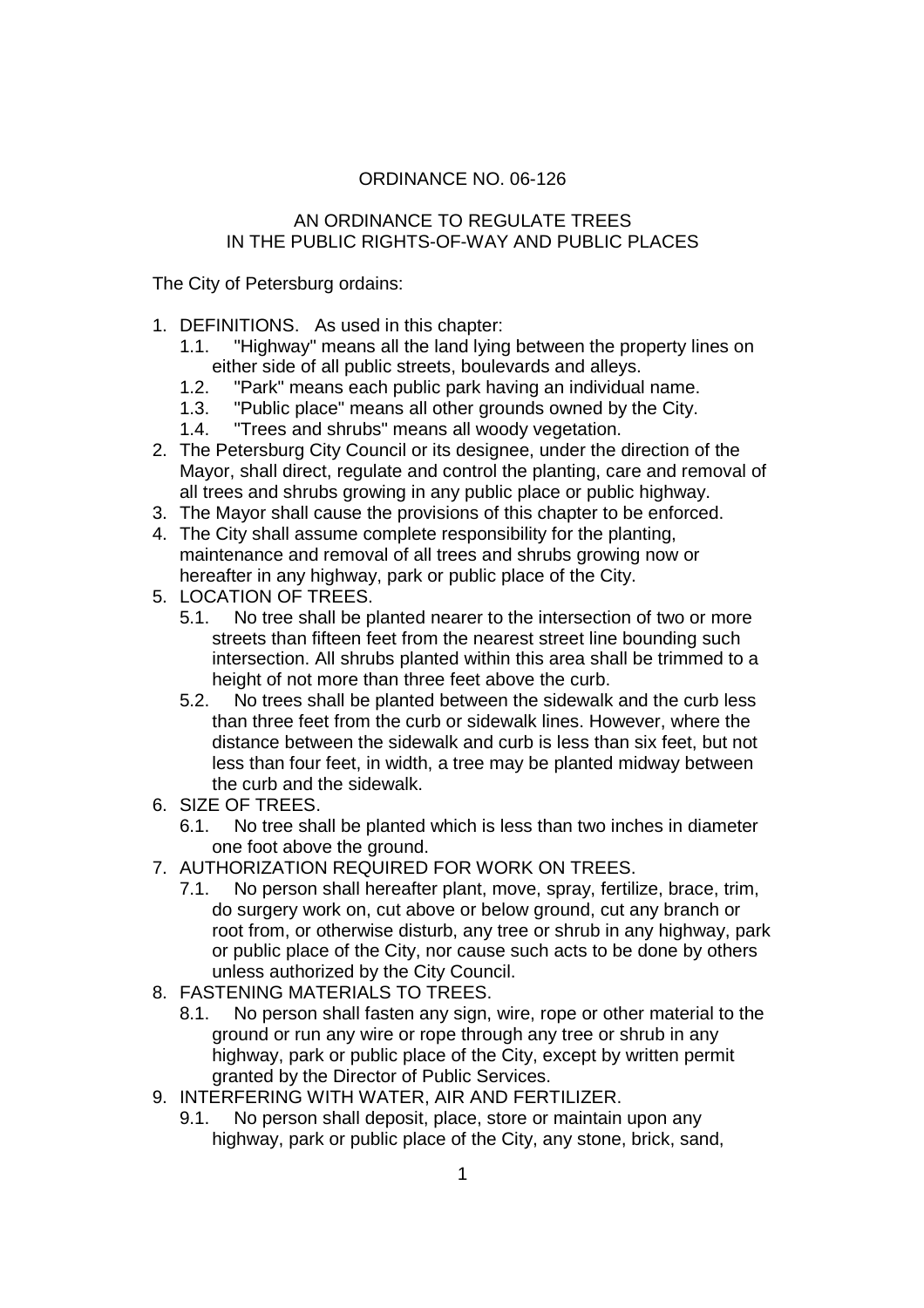concrete or other material which will impede the free passage of water, air and fertilizer to the roots of any tree or shrub growing therein.

- 10. NOTICE TO PROTECT ELECTRICAL WIRES.
	- 10.1. Whenever the City Council or its designee determines it to be necessary, in order to prune or remove any tree or shrub in any highway, park or public place of the City, or for any other reason, to temporarily protect, move or cut off the electricity from any service wire, he or she shall serve written notice on the owner of such wire to protect, move or cut off the electricity from such wire, and the owner shall comply with such order within twenty-four hours after service of the notice.
- 11. DAMAGING OR ENDANGERING TREES AND SHRUBS.
	- 11.1. No person shall break, injure, mutilate, kill or destroy any tree or shrub, or set a fire or permit any fire to burn where such fire or the heat thereof will injure a portion of any tree or shrub, in any highway, park or public place of the City.
	- 11.2. No person shall knowingly permit any leak to exist in any gas pipe or main within the root zone of any tree or shrub.
	- 11.3. No person shall permit any toxic chemical, either solid or liquid, to seep, drain or be emptied on or about any tree or shrub.
	- 11.4. No person shall knowingly permit any wire designed to carry electric current to come in contact with any tree or shrub unless the wire and/or the tree is protected by approved methods.
	- 11.5. No person shall attach any electric insulation to any tree, or excavate any ditch, tunnel or trench, or lay any drive, within a radius of five feet from any tree or shrub, without first obtaining a written permit from the City Council or its designee.
- 12. DAMAGING SHADE OR ORNAMENTAL TREES.
	- 12.1. No person shall destroy, cut, mar or in any manner injure or deface any shade or ornamental tree standing in any street, alley, lane or public place in the City, or standing upon any premises owned by or in the charge of the City. Nothing herein contained shall be construed to prevent or prohibit any person from properly trimming any shade trees standing in the street in front of or adjacent to any premises owned or occupied by such person.
- 13. PRIVATE TREES INTERFERING WITH PUBLIC USES; DECLARATION OF NUISANCE.
	- 13.1. Any tree or shrub or part thereof growing upon private property, but overhanging or interfering with the use of any highway, park or public place of the City, that, in the opinion of the City Council or its designee, endangers the life, health, safety or property of the public, shall be declared a public nuisance.
	- 13.2. The owner shall be notified, in writing or by publication in a local newspaper, of the existence of the nuisance and shall be given a reasonable time for its correction or removal. If such nuisance is not corrected or removed within the time allotted, the City Council or its